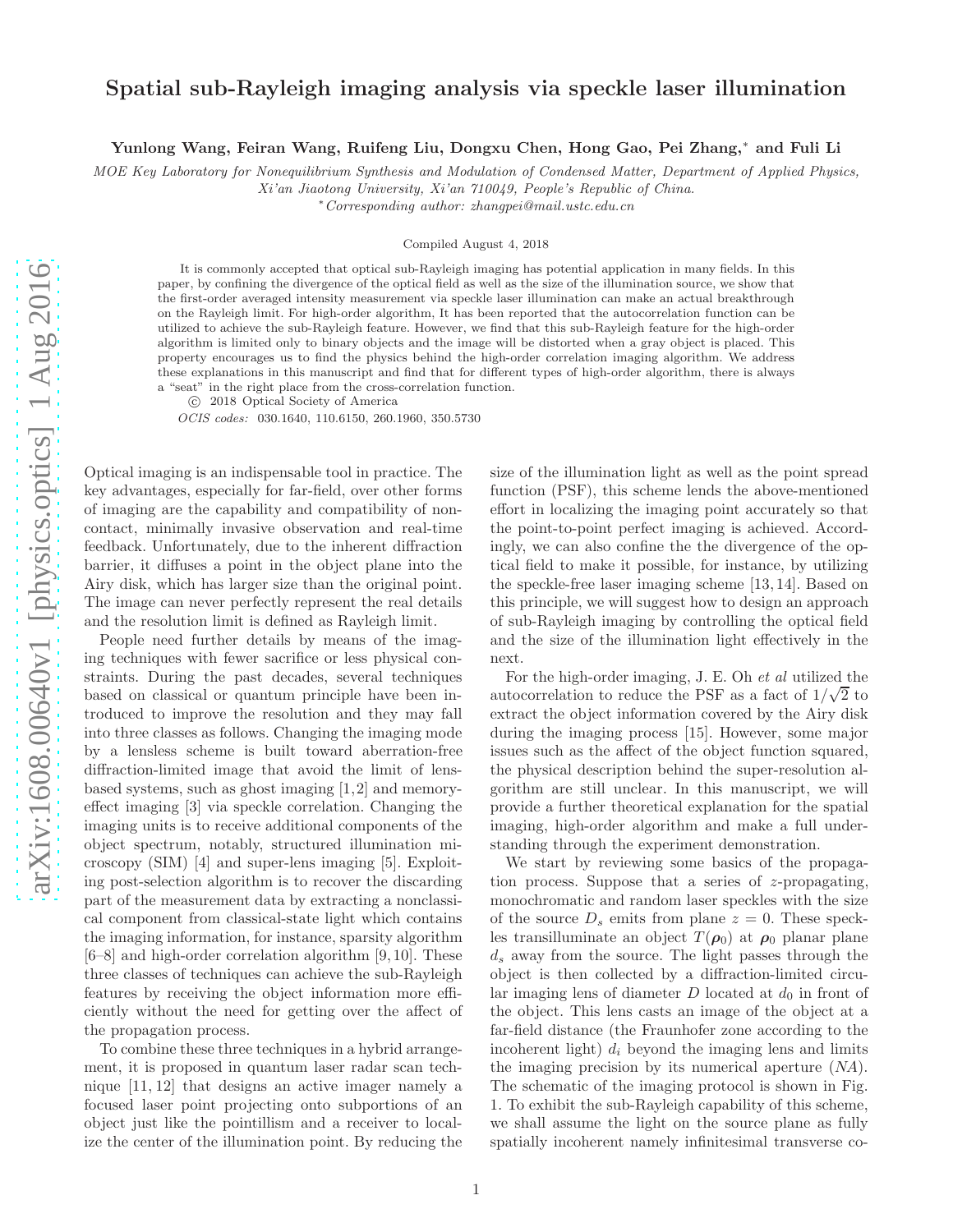herence length during the propagation. According to the Fresnel diffraction formula and statistical law of optical fields, by neglecting the propagation coefficient and phase delay, the first-order intensity distribution guided to the image plane is calculated to be

$$
I(\rho, \rho') \propto \int_{T} \int_{T'} d\rho_0 d\rho'_0 T^2(\rho_0)
$$
  
 
$$
\times \text{ somb}(\frac{\pi D_s}{m\lambda d_s}|\rho_0 - \rho'_0|)
$$
  
 
$$
\times \text{ somb}(\frac{\pi D}{m\lambda d_0}|\rho_0 - \frac{\rho}{M}|)
$$
  
 
$$
\times \text{ somb}(\frac{\pi D}{m\lambda d_0}|\rho'_0 - \frac{\rho'}{M}|), \qquad (1)
$$

where  $M = d_i/d_0$  represents the imaging magnification,  $somb(x) \equiv 2J_1(x)/x$  is the Sombrero function which can be regarded as the PSF and  $J_1(x)$  is the first Bessel function. Here we add a variable  $m$  discreetly on Eq. (1) to characterize the divergence of the illumination. This parameter makes the quantification of the optical propagation and it is related to the illumination source, lens and so on. When  $m = 0$ , the Sombrero function can be approximated as the delta function and it means the parallel beam.  $m = 1$  represents the normal Fresnel propagation. When  $0 < m < 1$ , it shows the compression of the Fresnel propagation such as the laser beam as well as  $m > 1$  indicates a faster expansion than the Fresnel case, for instance, the combination of the source and a concave lens.

Conceptually, Eq. (1) clearly shows that the resolution of the first-order limits by three elements: the divergence m, the Sombrero function of the light source and lens-imaging [10]. As the transverse coherence length (*lc*) of the pseudo-thermal source  $lc = m\lambda d_s/D_s$  reduced or  $NA = D/d_0$  expanded, the resolution of the imaging system can be improved and will be better than each subitem exists on its own. It implies that under the same conditions, this system has smaller spatial extent compared to the conventional imaging with lensimaging Sombrero function only or the traditional ghost imaging system by a lensless scheme. On the other hand, the product cautions us each subitem should not be neglected easily, for instance, the image will be blurry since a smaller NA brings the speckle diffraction.

Then we can obtain the second-order fluctuation crosscorrelation function

$$
\Delta G^{(2)}(\rho_A, \rho_B) = \langle \Delta I(\rho_A) \Delta I(\rho_B) \rangle
$$
  

$$
\propto \int_{T_A} \int_{T_B} d\rho_{A_0} d\rho_{B_0} T^2(\rho_{A_0}) T^2(\rho_{B_0})
$$
  

$$
\times \text{ somb}^2(\frac{\pi D_s}{m\lambda d_s}|\rho_{B_0} - \rho_{A_0}|)
$$
  

$$
\times \text{ somb}^2(\frac{\pi D}{m\lambda d_0}|\rho_{A_0} - \frac{\rho_A}{M}|)
$$
  

$$
\times \text{ somb}^2(\frac{\pi D}{m\lambda d_0}|\rho_{B_0} - \frac{\rho_B}{M}|).
$$
 (2)

When  $\rho_A = \rho_B$ , the autocorrelation function [15] is given by

$$
\Delta G^{(2)}(\rho, \rho') \propto \int_{T} \int_{T'} d\rho_0 d\rho'_0 T^4(\rho_0)
$$
  
 
$$
\times \text{ } somb^2(\frac{\pi D_s}{m\lambda d_s}|\rho_0 - \rho'_0|)
$$
  
 
$$
\times \text{ } somb^2(\frac{\pi D}{m\lambda d_0}|\rho_0 - \frac{\rho}{M}|)
$$
  
 
$$
\times \text{ } somb^2(\frac{\pi D}{m\lambda d_0}|\rho'_0 - \frac{\rho'}{M}|), \qquad (3)
$$

here the autocorrelation function can be regarded as the modular square of the first-order. It means a  $1/\sqrt{2}$ value further decrease by squeezing the full width at half maximum (FWHM) of the Sombrero function.



Fig. 1. Schematic of the sub-Rayleigh imaging system.

We demonstrate the concept of sub-Rayleigh imaging with the setup shown in Fig. 1. The speckle laser is simulated by projecting a collimated (modified by the beam expander and the aperture  $D_s$ ) He-Ne laser beam  $\lambda = 632.8$  nm onto a slowly rotating ground glass (GG). The object to be imaged in transmission is the triple-slit (group 3, element 6 of the USAF resolution gauge composed of opaque and clear stripes 35  $\mu$ m wide), which is imaged through an  $f = 150$  mm diffraction-limited imaging lens (L) setting in a tunable aperture to adjust NA. The detector is the Charge Coupled Device (CCD) with  $1392 \times 1040$  array of  $6.45 \times 6.45 \ \mu \text{m}^2$  pixels. The magnification factor is fixed on  $M = 1$  ( $d_0 = d_i = 300$ ) mm) and the Rayleigh limit of the lens-imaging system is defined as  $\delta x \equiv 1.22 \lambda M/NA$ . With this setup, we can measure three different types of image in turn: the conventional image, the first-order average intensity and the second-order fluctuation correlation as defined in Eqs.  $(1) \sim (3)$ .

Typical experimental results are presented in Fig. 2. Originally we use the scatting light (the beam expander without the latter collimated lens and here  $m = 1$ ) illumination and set the diameter of the imaging lens L as  $D = 4$  mm namely the Rayleigh limit  $\delta x = 57.9 \mu$ m, larger than the triple-slit separation 35  $\mu$ m. Hence, a blurry conventional image is obtained in Fig. 2(a). After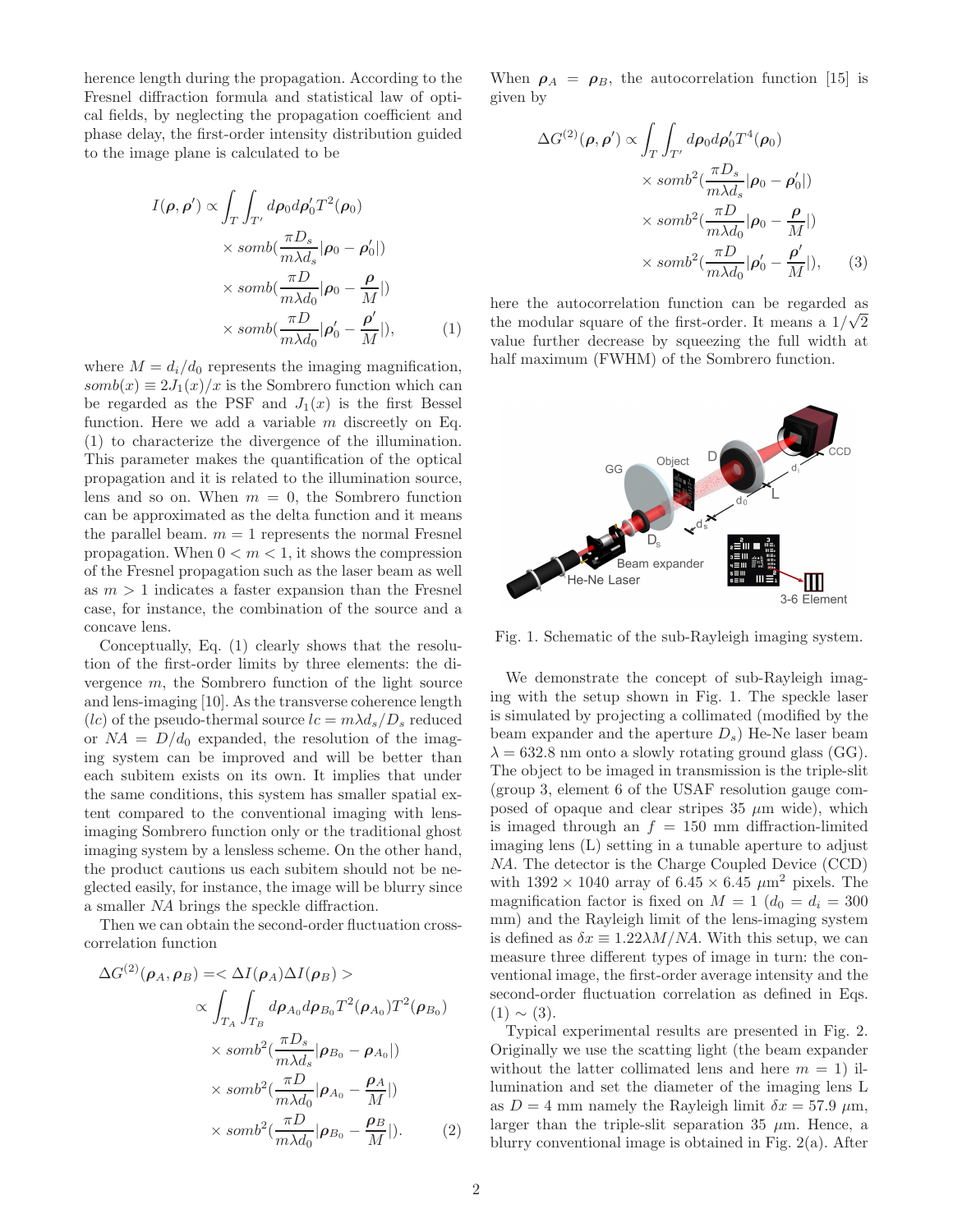the light collimated as laser beam  $(m = 0)$ , the image in Fig. 2(b) become more clear. Then when using the speckle laser illumination  $(0 < m < 1$ , since the speckle has less FWHM compared with the scatting light after the same distance) with  $lc = 240 \mu m$ , we can get a completely resolved image in Fig.  $2(c)$ . Here the first step is to clarify the affect of the divergence and size of illuminated light. During the second step about zooming out the diameter  $D$  of L to 3.7 mm and 3.2 mm, a relatively resolved and blurry image are exhibited in Fig.  $2(d)\&(e)$ , respectively. Keeping  $D = 3.2$  mm constantly, the first two steps can be repeated in the next, the image can be resolved clearly again with the decrease of lc as  $lc = 58 \mu m$  in Fig. 2(f). The barely unresolved image is reproduced in Fig. 2(g) by zooming out as  $D = 2.7$ mm and the resolution can be improved further shown in Fig. 2(h) with the decrease of lc as  $lc = 13 \mu m$ . The whole process can be repeated inversely. As equal to the analysis in Eq. (1), we make a full demonstration on the affect of the divergence of optical field as well as the size of illumination light  $lc$  and the imaging lens  $NA$ . In addition, based on the feature of the divergence, the experimental results show that the first-order measurement can surpass the Rayleigh limit drastically.



Fig. 2. The first-order averaged intensity of the triple-slit measured by CCD. First step, illuminated by scatting light  $(m = 1)$ , collimated light  $(m = 0)$  and speckle laser  $(0 < m < 1)$  with  $lc = 240 \mu m$  and the same diameter  $D = 4$  mm of the imaging lens shown as (a)∼(c), respectively. Second step, decrease the diameter shown as (d)  $D = 3.7$  mm and (e)  $D = 3.2$  mm. Last step, keep  $D = 3.2$  mm with the decrease of  $lc = 58 \mu m$  shown in (e); keep  $lc = 58 \mu m$  and zoom out  $D = 2.7 \text{ mm in (g)}$ ; keep  $D = 2.7$  mm but decrease  $lc = 13 \mu m$  in (h).

In the following, we turn to the second-order imaging. Analogous to the analysis of Ref. [15], all N frames are averaged pixel by pixel. The average value is then subtracted from each frame, pixel by pixel, leaving only fluctuation terms. Assuming the triple-slit as a one dimensional object, we evaluate the integral along the vertical coordinates  $y_A$  and  $y_B$  from each frame, and then build the fluctuation frame as labels of the horizontal coordinates  $x_A$  and  $x_B$ . These results are summed over for all N frames to give the cross-correlation outcome which are shown in Fig. 3(a)&(c), where  $x_A$  and  $x_B$  are the horizontal coordinates on CCD plane. Here we use color to represent the value of the normalized second-order correlation function. These figures show an second-order interference pattern of the triple-slit by  $\Delta G^{(2)}(x_A, x_B)$ [19].

We try to use two different triple-slits, one is binary object with 1 : 1 : 1 transparence degree and the other is gray object with 1 : 0.4 : 0.1 transparence degree, to deeply understand the similarity and difference between high-order imaging and first order imaging. The second-order interference patterns of them are shown in Fig.  $3(a)\&(c)$ , respectively. When we integrate along the vertical coordinate  $x_B$ , it provides the cross-section of the first-order measurement drawn in black lines in Fig.  $3(b)\&(d)$ , which are equivalent to the actual first-order imaging. Then, under the condition of  $x_A = x_B$ , we extract the diagonal data from Fig.  $3(a)\&(c)$  shown as red lines which indicates the autocorrelation function in Eq. (3). Compared with the first-order lines, the autocorrelation demonstrates a resolution enhancement by a factor of  $\sqrt{2}$ , to say, due to the squeeze of the Sombrero function as expected, or to say, the length relationship between the hypotenuse and its side. However, we find that the reconstruction of the autocorrelation pattern is NOT the normal image because the term  $T^4$  from Eq. (3) will result in an imaging distortion shown as Fig.  $3(c)\&(d)$ . What is more, high-order correlation brings degradation in signal-to-noise [16, 17]. Obviously, the autocorrelation inversion (the square root) returns to the original feature of all aspects in the first-order. So we can conclude that the high-order correlation imaging only benefits to the binary object.



Fig. 3. The second-order cross-correlation image of the triple slits. On the first column,  $(a) \& (c)$  show the binary  $(1:1:1)$  and gray  $(1:0.4:0.1)$  level object illumination, respectively. On the second column,  $(b) \& (d)$  are the cross-section patterns corresponding to the former. The lines drawn in black is treated as the first-order cross-section of the normal image while red lines are the diagonal data extracted from Fig.  $3(a) \& (c)$  indicating the autocorrelation function. The green lines are for the PNFC algorithm results.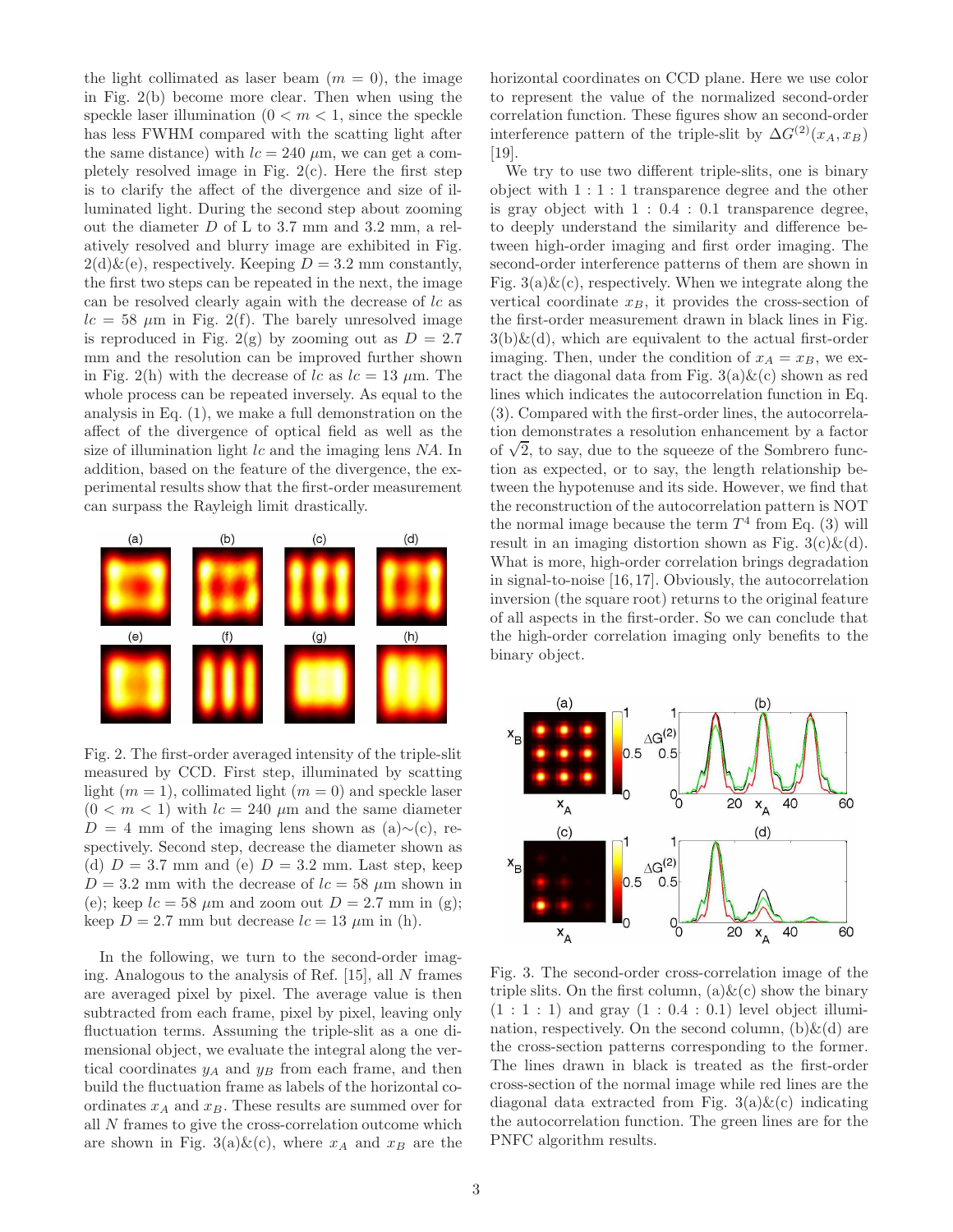The last point we need to figure out is the physics behind the high-order algorithm. Here we need to classify the above cases into two groups according to the position of the object. The object put behind the beamsplitter is the first group, for instance, ghost imaging with thermal  $[1, 2]$  and entangled source  $[18]$ . In this case, we can get the image from the correlation value  $\langle \Delta I_{test} \Delta I_{ref.} \rangle$ , where  $\Delta I_{test}(\Delta I_{ref.})$  represents the fluctuation of test (reference) plane with (without) the object. There is a critical result that the imaging point is the enhancement point of the correlation value which can be regarded as the physics behind the correlation function between the different coordinates. After the integral measurement of the test plane which can be regarded as the projection to the reference plane, we have the object information transferred and finally get the image. For the second group, the object is put before the beam-splitter. In this case, the optical field of each plane is exactly the same. For the N-photon sub-wavelength detection [19] as well as the autocorrelation image [15], the correlation value is no longer the image of the real object but the object information squared which affects the image quality namely the resolution, contrast and signal-to-noise. As we know, the high-order correlation function is with multiple variables, and to get the image, we generally should project the correlation function to some particular planes [19]. The autocorrelation image chooses a relationship  $\rho = \rho'$  as the projection plane, brings out the resolution enhancement of  $somb^4(\frac{\pi D}{\lambda d_0}|\rho_0 - \frac{\rho}{M}|)$  [15] and the problem of image distortion (as we show in our experiment with gray objects) simultaneously. The PNFC algorithm [20,21] is another projection to the coordinates of one arm just like the ghost imaging. It is a recovery of the real object with high contrast but no resolution enhancement since no other physical principle introduced in. In conclusion, we can study the image properties by tracing back to the corresponding correlation function.

In conclusion, based on the speckle laser illumination, we have proposed a scheme of sub-Rayleigh imaging via the first-order and second-order measurement. By this scheme, the resolution improvement can be obtained by the decreasing the divergence of optical field as well as the size of illumination light. In our experiment, we find that for binary object, it can effectively prevent the image distortion and degradation in the signal-to-noise caused by the high-order imaging and is feasible for the resolution enhancement of the conventional imaging or the traditional ghost imaging system. However, for gray object, the distortion of the autocorrelation imaging is occurred and the resolution improvement is not aiming at normal imaging because of  $T^4 \neq T^2$  anymore. It will move toward the same condition of the first order in resolution by the square root. In addition, it is a useful tool to study high-order algorithm properties from the corresponding cross-correlation function and we can also expand this approach to the optical mode discrimination as well as the spectrum analysis.

Funds for the Central Universities, Program for Key Science and Technology Innovative Research Team of Shaanxi Province (No. 2013KCT-05), and the National Natural Science Foundation of China ( Grant Nos. 11374008, 11374238 and 11374239).

## References

- 1. F. Ferri, D. Magatti, A. Gatti, M. Bache, E. Brambilla, and L. A. Lugiato, Phys. Rev. Lett. 94, 183602 (2005).
- 2. M. H. Zhang, Q. Wei, X. Shen, Y. F. Liu, H. L. Liu, J. Cheng, and S. S. Han, Phys. Rev. A 75, 021803(R) (2007).
- 3. O. Katz, P. Heidmann, M. Fink, and S. Gigan, Nat. photonics 8, 784 (2014).
- 4. D. Dan, M. Lei, B. L. Yao, W. Wang, M. Winterhalder, A. Zumbusch, Y. J. Qi, L. Xia, S. H. Yan, Y. L. Yang, P. Gao, T. Ye, and W. Zhao, Scientific Reports 3, 01116 (2013).
- 5. E. G. van Putten, D. Akbulut, J. Bertolotti, W. L. Vos, A. Lagendijk, and A. P. Mosk, Phys. Rev. Lett. 106, 193905 (2011).
- 6. S. Gazit, A. Szameit, Y. C. Eldar and M. Segev, Opt. Express 17, 23920 (2009).
- 7. Y. Shechtman, S. Gazit, A. Szameit, Y. C. Eldar and M. Segev, Opt. Lett. 35, 1148 (2010).
- 8. A. D. Rodrguez, P. Clemente, E. Irles, E. Tajahuerce and J. Lancis, Opt. Lett. 39, 3888 (2014).
- 9. D. Z. Cao, J. Xiong, S. H. Zhang, L. F. Lin, L. Gao, and K. G. Wang, Appl. Phys. Lett. 92, 201102 (2008).
- 10. P. L. Zhang, W. L. Gong, X. Shen, D. J. Huang, and S. S. Han, Opt. Lett. 34, 1222 (2009).
- 11. F. Guerrieri, L. Maccone, F. N. Wong, J. H. Shapiro, S. Tisa, and F. Zappa, Phys. Rev. Lett. 105, 163602 (2010).
- 12. S. Mouradian, F. N. Wong, and J. H. Shapiro, Opt. Express 19, 5480 (2011).
- 13. B. Redding, M. A. Choma, and H Cao, Nat. Photonics 6, 355 (2012).
- 14. B. Redding, A. Cerjan, X. Huang, M. L. Lee, A. D. Stone, M. A. Choma, and H. Cao, Proc. Natl. Acad. Sci. USA 112, 1304 (2015).
- 15. J. E. Oh, Y. W. Cho, G. Scarcelli, and Y. H. Kim, Opt. Lett. 38, 682 (2013).
- 16. T. Dertinger, R. Colyer, G. Iyer, S. Weiss and J. Enderlein, Proc. Natl. Acad. Sci. USA 106, 22287 (2009).
- 17. X. H. Chen, I. N. Agafonov, K. H. Luo, Q. Liu, R. Xian, M. V. Chekhova, and L. A. Wu, Opt. Lett. 35, 1166 (2010).
- 18. G. B. Lemos, V. Borish, G. D. Cole, S. Ramelow, R. Lapkiewicz and A. Zeilinger, Nat. 512, 409 (2014).
- 19. R. F. Liu, P. Zhang, Y. Zhou, H. Gao, and F. L. Li, Sci. Rep. 4, 4068 (2014).
- 20. J. N. Sprigg, T. Peng, Y. H. Shih, arXiv 1409, 2134 (2014).
- 21. H. Chen, T. Peng, and Y. H. Shih, Phys. Rev. A 88, 023808 (2013).

This work is supported by the Fundamental Research